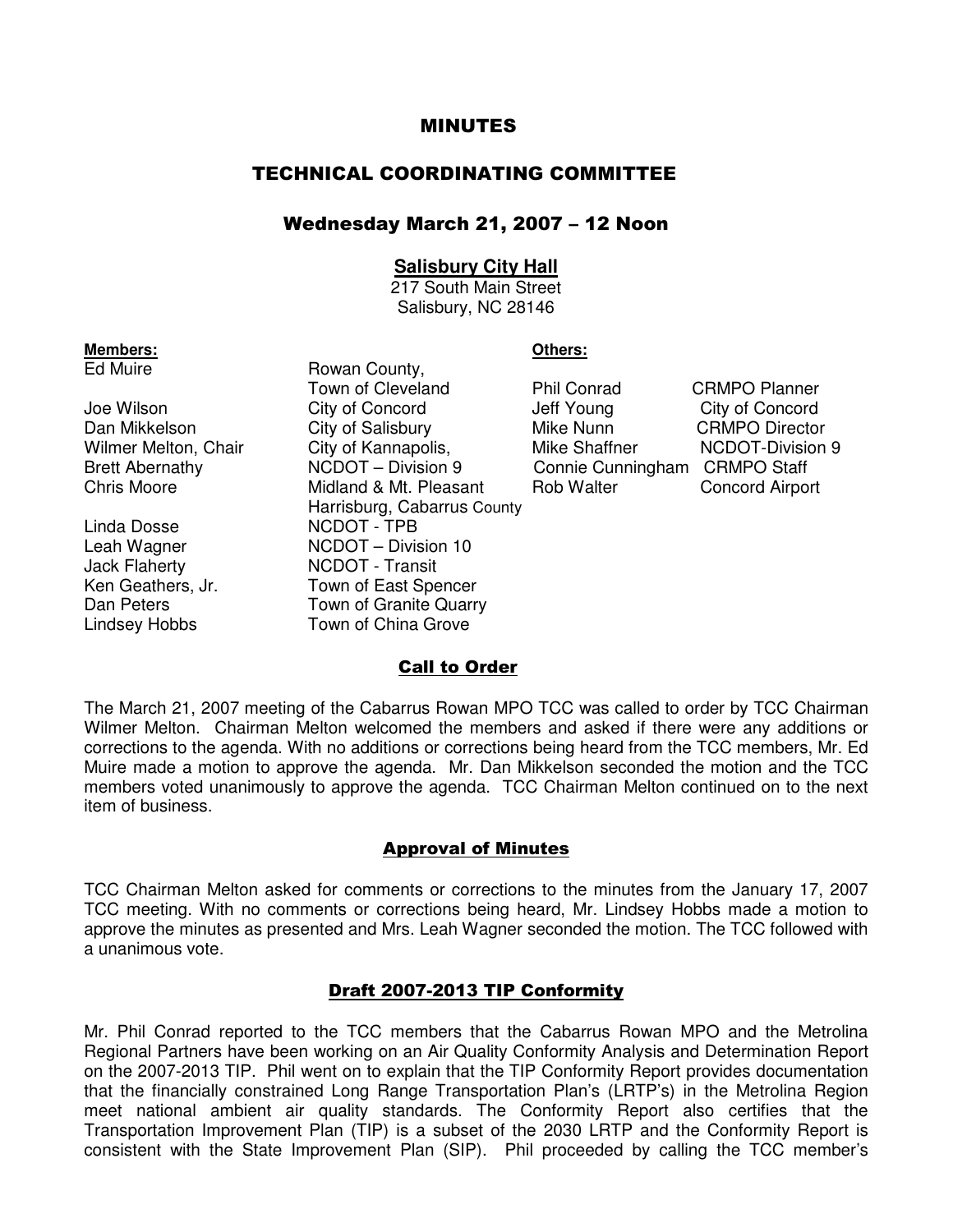attention to a summary of the TIP Conformity Report that was included in their packets. He went on to say that the Draft Report is still in production and that the public comment period would be open until the May CRMPO TCC meeting and that the Report would be forwarded to FHWA for the Federal conformity finding in June 2007. With little discussion, Mr. Dan Mikkelson made a motion that the TCC members recommend that the CRMPO TAC authorize release of the Air Quality Conformity Analysis and Determination for the 2007-2013 TIP for a 30 day public comment period as soon as the report is complete. Ms. Linda Dosse seconded the motion and the TCC members followed with a unanimous vote of approval.

# FY 2007-2008 UPWP

Phil Conrad informed the TCC members that each year the Cabarrus Rowan MPO develops and adopts a unified planning work program or UPWP. The UPWP he stated is the MPO budget and follows the state fiscal year 2007-2008. He explained that the UPWP identifies the planning tasks, responsible agencies, and funding sources for regional transportation planning activities to be conducted within the planning area during the next fiscal year. Phil went on to explain that these projects include MPO planning activities undertaken by local agencies, the North Carolina Department of Transportation, and line items for Regional Model and LRTP Maintenance to be performed by the Cabarrus Rowan MPO, Charlotte DOT, and NCDOT; and the recently initiated Regional HOV/HOT Study and the urbanized area transit related planning activities conducted by the RIDER Transit System.

Phil continued by saying that as part of the UPWP, which is due to NCDOT by April 27, 2007, the Federal government is requiring all MPO's to certify their transportation planning process on an annual basis. He then called the TCC member's attention to a checklist included in their packets for the CRMPO to use to certify the MPO transportation planning process. Phil then pointed out to the TCC member's that also in their packets was a copy of the resolution certifying the CRMPO Transportation Planning Process for FY2008, information regarding each member jurisdiction's allocation for the 20 percent match and a resolution approving the FY2007-2008 UPWP.

After little discussion among the TCC members, Mr. Dan Mikkelson made a motion to recommend that the CRMPO TAC adopt the Resolution Certifying the Cabarrus Rowan Metropolitan Planning Organization's Transportation Planning Process for FY2008, approve the 2007-08 Planning Work Program Local Match and the Resolution Approving the FY 2007-2008 Unified Planning Work Program for the Cabarrus Rowan MPO. Ms. Linda Dosse seconded the motion and the TCC members voted unanimously to approve.

# Revised Memorandum of Understanding

Phil Conrad reported to the TCC members that at the September 20, 2006 meeting of the Cabarrus Rowan MPO TAC, the TAC voted to add the Town of East Spencer to the Cabarrus Rowan MPO and revise the Memorandum of Understanding (MOU) to include their membership. The MOU, Phil explained, outlines the roles and responsibilities of the MPO and its member jurisdictions. He reminded TCC members that they had discussed the draft MOU at their November 2006 meeting and that since that time NCDOT has submitted some additional comments and edits to the document. Those revisions Phil pointed out, are reflected in the document included in their agenda packets. After discussion among the TCC members, it was decided by consensus to refer the revised draft MOU to a TCC subcommittee for review and then bring back to the TCC at their next meeting.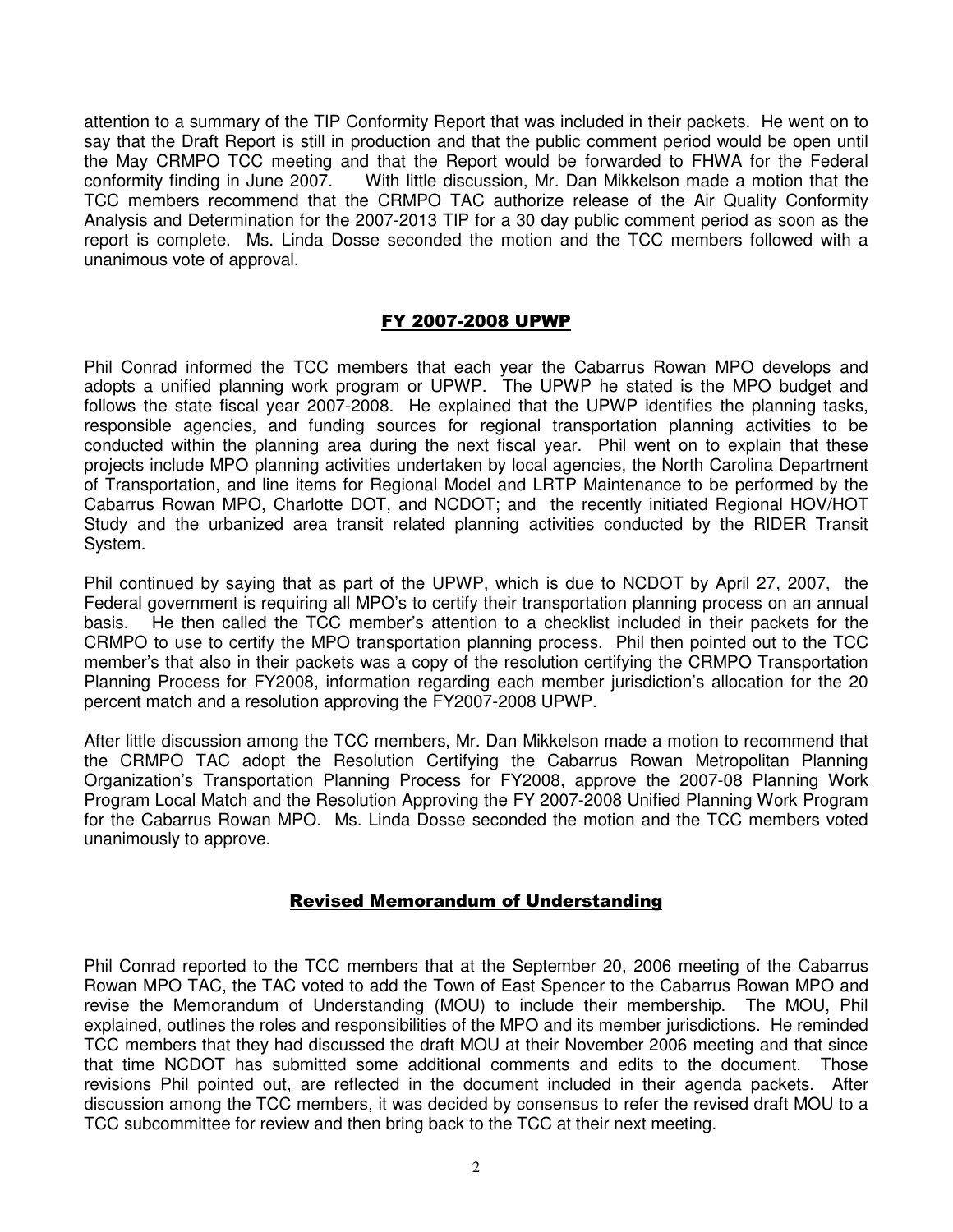# MPO Street Appendix and Map

Mr. Phil Conrad updated the TCC members that MPO staff and a subcommittee have continued to work on the MPO Street Appendix and Map. The Appendix Phil stated, reflects existing cross sections and right-of-way, future cross sections, and future right-of-way. The Street Appendix and the corresponding map for the Cabarrus Rowan Planning Area has been reviewed by staff from each CR MPO jurisdiction. Phi went on to inform TCC members that the Street Appendix and Map is now available online at www.crmpo.org. Mr. Conrad advised TCC members that a 30 day public comment period and a workshop was held in Concord and Granite Quarry to give citizens the opportunity to voice comments and concerns.

After lengthy discussion about proposed revisions to the Street Appendix, the TCC members determined by consensus to have staff do some additional research on these items and bring the MPO Street Appendix and Map back to TCC for consideration at their next meeting.

# Reports / MPO Business

- Local Reports -MPO/TPB/NCDOT Division 9 & 10 Mr. Brett Abernathy, NCDOT Division 9 staff member, reported on pending projects for Division 9 and referred to a handout included in the agenda packets.
- Funding for I-85/Yadkin River Bridge Bill Phil Conrad updated TCC members on a Bill that was currently being proposed by legislators in the Rowan County area that would offer a toll bridge as a funding alternative for repairs to the Yadkin River Bridge. After all discussion were complete, TCC Chairman Wilmer Melton made a motion to request that the CRMPO TAC consider other alternatives of funding for the Yadkin River Bridge repairs rather than a toll bridge. Mr. Dan Mikkelson seconded the motion. TCC members voted by majority to approve the motion, with two no votes counted.
- $\geq$  2009-2015 TIP Priority List Phil reported to the members that work would soon begin on identifying projects for the Priority List.
- $\triangleright$  Metrolina Regional Model Protocol Phil Conrad reported that a draft protocol use and maintenance handout was available for anyone interested in obtaining this information. He advised interested members to see him after the meeting concluded.
- $\triangleright$  Regional HOV/HOT Study Dan Mikkelson gave a brief update on the Regional HOV/HOT Study and indicated that there were two consultant submittals for this project.
- FHWA Final Rule on Metropolitan Transportation Planning Phil Conrad referred TCC members to the information included in their packets.

# Information Items

 $\triangleright$  Concord Express Ridership - Phil Conrad called the TCC members attention to the ridership information included in their packets

# Adjournment